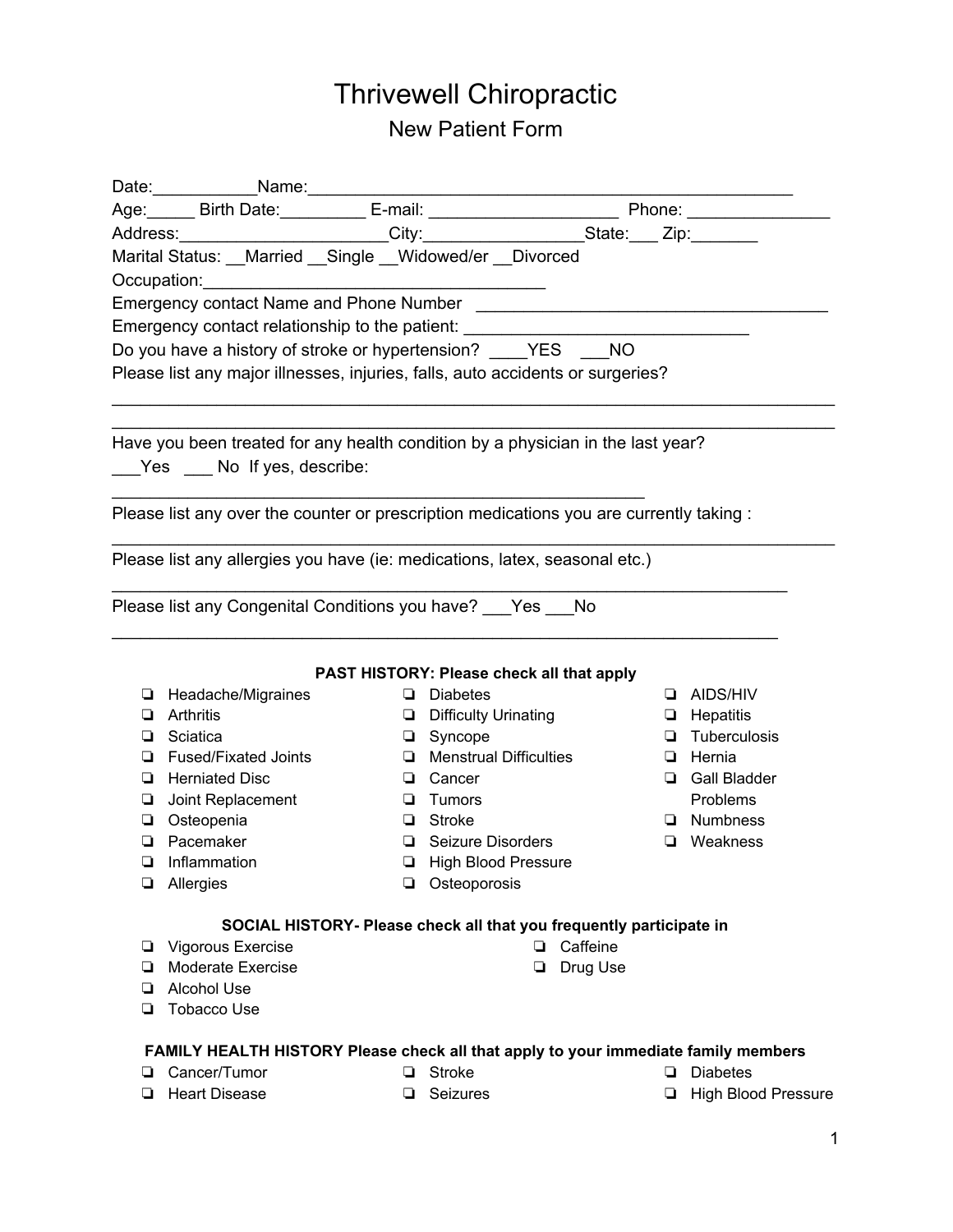# **Chief Complaint Questionnaire**

| What is your primary complaint (purpose of this visit)? |                                                                                     |  |  |                           |  |                                        |  |                            |                                                                                                   |
|---------------------------------------------------------|-------------------------------------------------------------------------------------|--|--|---------------------------|--|----------------------------------------|--|----------------------------|---------------------------------------------------------------------------------------------------|
|                                                         | Is it due to an auto accident? __Yes __No is it due to a work accident? __Yes __No  |  |  |                           |  |                                        |  |                            |                                                                                                   |
|                                                         | Describe the pain/problem, is it:                                                   |  |  |                           |  |                                        |  |                            |                                                                                                   |
|                                                         | Sharp Dull Ache Throb Burn Tingling Weak Stiff                                      |  |  |                           |  |                                        |  |                            |                                                                                                   |
|                                                         |                                                                                     |  |  |                           |  |                                        |  |                            |                                                                                                   |
|                                                         |                                                                                     |  |  |                           |  |                                        |  |                            |                                                                                                   |
|                                                         | How frequent is the condition?                                                      |  |  |                           |  |                                        |  |                            |                                                                                                   |
|                                                         | $\Box$ Constant (>75% of the time)                                                  |  |  |                           |  |                                        |  |                            | $\Box$ Frequent (75%-50% of the time)                                                             |
|                                                         | $\Box$ Occasional (50%-25% of the time)                                             |  |  |                           |  | $\Box$ Intermittent (<25% of the time) |  |                            |                                                                                                   |
|                                                         |                                                                                     |  |  |                           |  |                                        |  |                            |                                                                                                   |
|                                                         | How severe are your symptoms? ( $0 = no$ pain, $10 = most$ pain you've experienced) |  |  |                           |  |                                        |  |                            |                                                                                                   |
|                                                         | 1 2 3 4 5 6 7 8 9 10                                                                |  |  |                           |  |                                        |  |                            |                                                                                                   |
|                                                         | In recent days, is your problem: The Same _____ Better _____ Getting worse          |  |  |                           |  |                                        |  |                            |                                                                                                   |
|                                                         |                                                                                     |  |  |                           |  |                                        |  |                            |                                                                                                   |
|                                                         | When did it start (please specify a date, or "unknown" if not known)?               |  |  |                           |  |                                        |  |                            |                                                                                                   |
|                                                         | If this happened before, when was the first time you noticed it?                    |  |  |                           |  |                                        |  |                            |                                                                                                   |
|                                                         |                                                                                     |  |  |                           |  |                                        |  |                            |                                                                                                   |
|                                                         | How long does it last? All Day ___ Few Hours ____ Minutes _____                     |  |  |                           |  |                                        |  |                            |                                                                                                   |
|                                                         |                                                                                     |  |  |                           |  |                                        |  |                            |                                                                                                   |
|                                                         |                                                                                     |  |  |                           |  |                                        |  |                            |                                                                                                   |
|                                                         | What makes the problem worse?                                                       |  |  |                           |  |                                        |  |                            |                                                                                                   |
|                                                         |                                                                                     |  |  |                           |  |                                        |  |                            | Stand____ Sit ____ Bend ____ Lift ____ Twist ____ Exercise____ Travel____ Studying____ Stress____ |
|                                                         |                                                                                     |  |  |                           |  |                                        |  |                            |                                                                                                   |
|                                                         |                                                                                     |  |  |                           |  |                                        |  |                            |                                                                                                   |
|                                                         | What can you do to relieve the problem?                                             |  |  |                           |  |                                        |  |                            |                                                                                                   |
|                                                         |                                                                                     |  |  |                           |  |                                        |  |                            |                                                                                                   |
|                                                         |                                                                                     |  |  |                           |  |                                        |  |                            |                                                                                                   |
|                                                         | What does this problem prevent you from doing or enjoying?                          |  |  |                           |  |                                        |  |                            |                                                                                                   |
|                                                         |                                                                                     |  |  |                           |  |                                        |  |                            |                                                                                                   |
|                                                         |                                                                                     |  |  |                           |  |                                        |  |                            |                                                                                                   |
|                                                         | WOMEN ONLY: Are you pregnant or is there a possibility you may be pregnant?         |  |  |                           |  |                                        |  |                            |                                                                                                   |
|                                                         | Yes No Uncertain                                                                    |  |  |                           |  |                                        |  |                            |                                                                                                   |
|                                                         |                                                                                     |  |  |                           |  |                                        |  |                            |                                                                                                   |
|                                                         | Are you currently experiencing any of the following?                                |  |  |                           |  |                                        |  |                            |                                                                                                   |
|                                                         | $\Box$ Nausea or vomiting                                                           |  |  | $\Box$ Difficulty walking |  |                                        |  | □ Severe Headache          |                                                                                                   |
|                                                         | $\Box$ Rapid Eye Movement                                                           |  |  |                           |  | $\Box$ Numbness on one side of         |  | $\Box$ Dizziness           |                                                                                                   |
|                                                         | $\Box$ Difficulty speaking or                                                       |  |  | the face or body          |  |                                        |  | $\Box$ Double vision       |                                                                                                   |
|                                                         | swallowing                                                                          |  |  |                           |  | $\Box$ Fainting//lightheadedness       |  | $\Box$ Loss of taste/smell |                                                                                                   |
|                                                         |                                                                                     |  |  |                           |  |                                        |  |                            |                                                                                                   |
|                                                         |                                                                                     |  |  |                           |  |                                        |  |                            |                                                                                                   |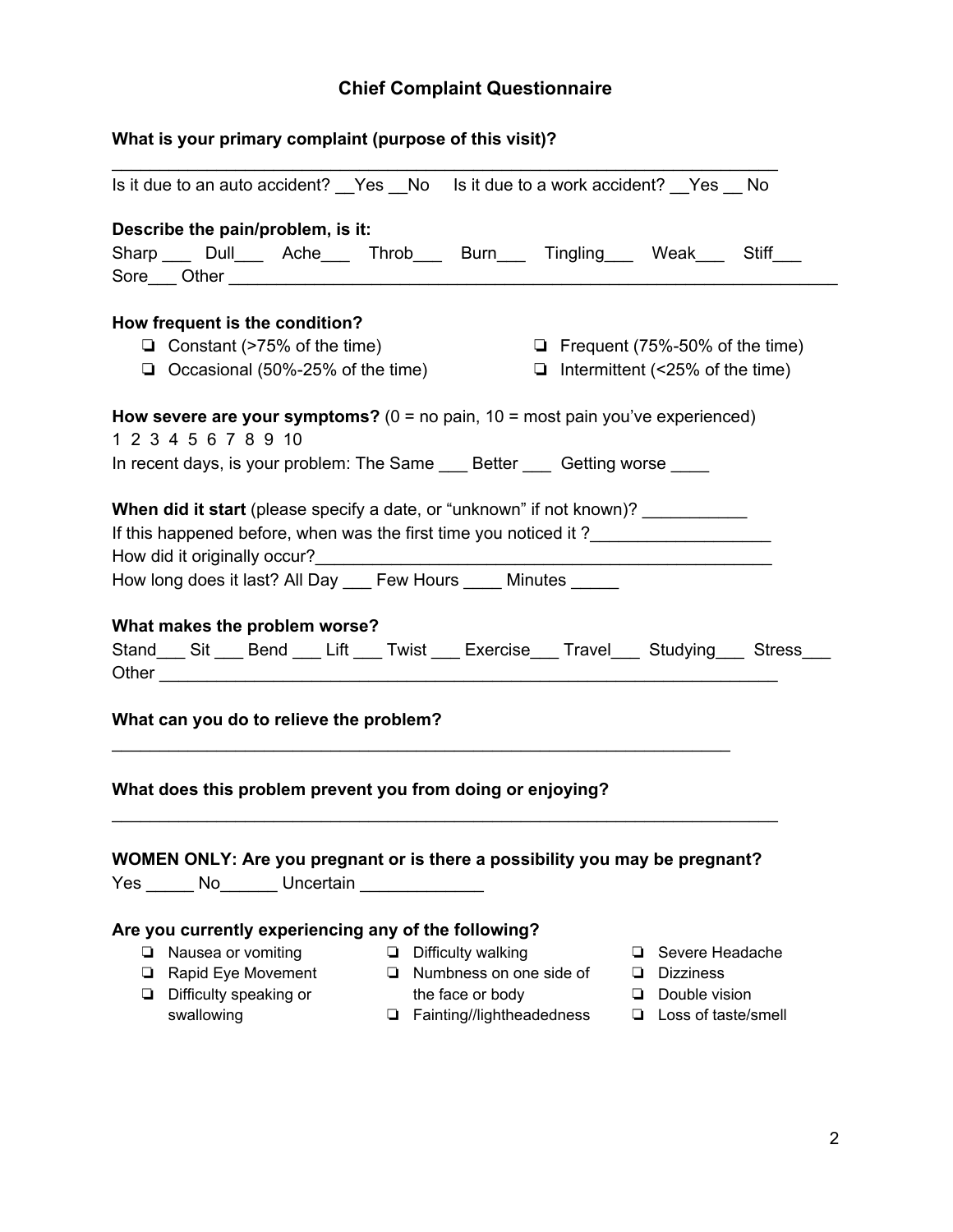# **INFORMED CONSENT and HIPAA FORM**

PATIENT NAME: \_\_\_\_\_\_\_\_\_\_\_\_\_\_\_\_\_\_\_\_\_\_\_\_\_\_\_\_\_ DATE: \_\_\_\_\_\_\_\_\_\_\_\_\_\_\_\_\_\_\_

*To the patient: Please read this entire document prior to signing it. It is important that you understand the information contained in this document. In anything is unclear, please ask questions before you sign.*

### **The nature of the chiropractic adjustment**

The primary treatment I use as a Doctor of Chiropractic is spinal manipulative therapy. I will use that procedure to treat you. I may use my hands or a mechanical instrument upon your body in such a way as to move your joints. That may cause an audible "pop" or "click," much as you have experienced when you "crack" your knuckles. You may feel a sense of movement.

## **Analysis / Examination / Treatment**

As a part of the analysis, examination, and treatment, you are consenting to the following procedures:

| spinal manipulative therapy | palpation          | vital signs          |
|-----------------------------|--------------------|----------------------|
| range of motion testing     | orthopedic testing | neurological testing |
| muscle strength testing     | postural analysis  | radiographic studies |

# **The material risks inherent in chiropractic adjustment**.

As with any healthcare procedure, there are certain complications which may arise during chiropractic manipulation and therapy. These complications include but are not limited to: fractures, disc injuries, dislocations, muscle strain, cervical myelopathy, costovertebral strains and separations, and burns. Some types of manipulation of the neck have been associated with injuries to the arteries in the neck leading to or contributing to serious complications including stroke. Some patients will feel some stiffness and soreness following the first few days of treatment. I will make every reasonable effort during the examination to screen for contraindications to care; however, **if you have a condition that would otherwise not come to my attention, it is your responsibility to inform me.**

# **The probability of those risks occurring.**

Fractures are rare occurrences and generally result from some underlying weakness of the bone which I check for during the taking of your history and during examination and X-ray. Stroke has been the subject of tremendous disagreement. The incidences of stroke are exceedingly rare and are estimated to occur between one in one million and one in five million cervical adjustments. The other complications are also generally described as rare.

### **The availability and nature of other treatment options**

Other treatment options for your condition may include:

- Self-administered, over-the-counter analgesics and rest
- Medical care and prescription drugs such as anti-inflammatory, muscle relaxants and pain-killers
- Hospitalization
- Surgery

If you chose to use one of the above noted "other treatment" options, you should be aware that there are risks and benefits of such options and you may wish to discuss these with your primary medical physician.